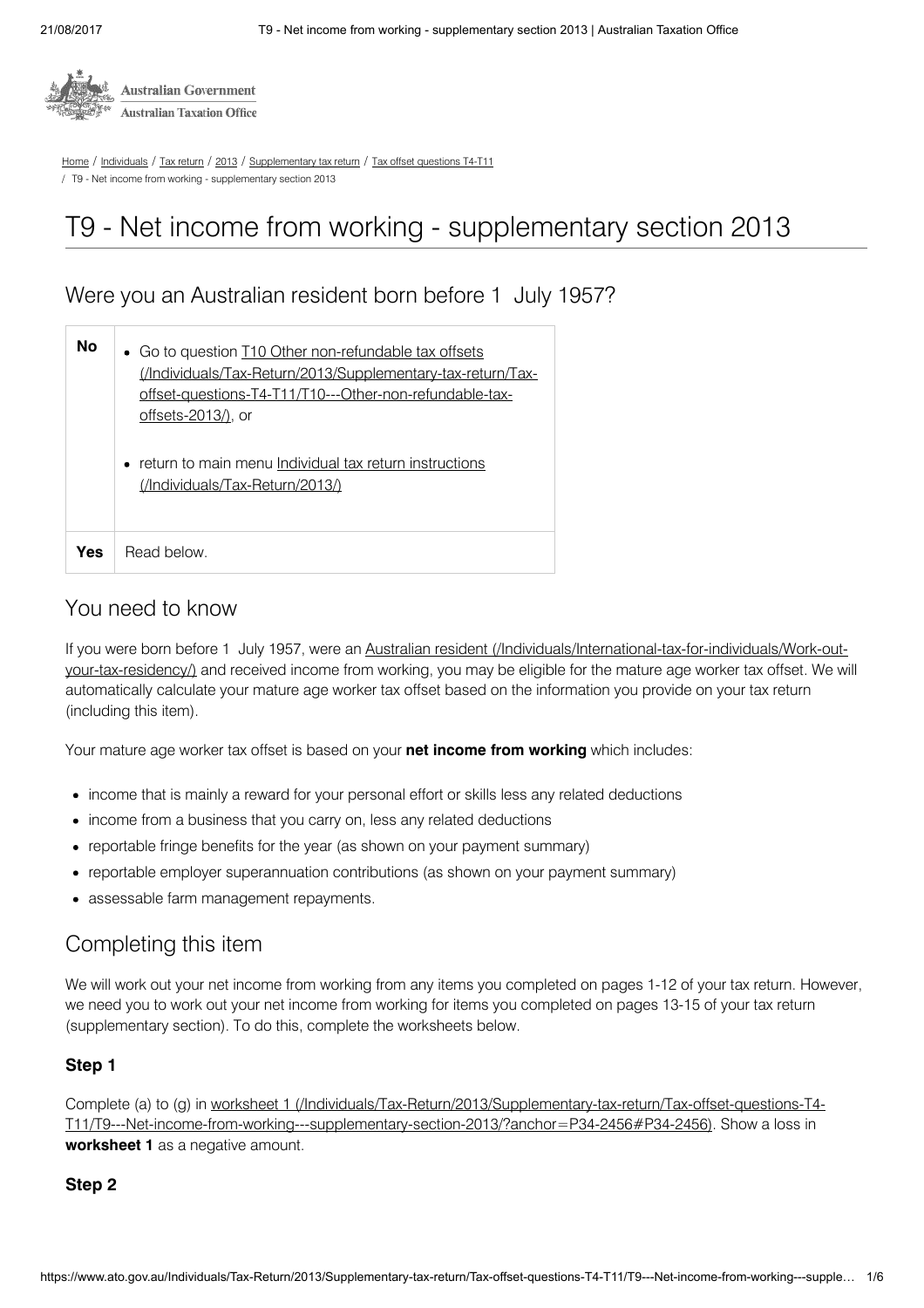#### 21/08/2017 T9 - Net income from working - supplementary section 2013 | Australian Taxation Office

Complete (h) to (p) in worksheet 1 (/Individuals/Tax-Return/2013/Supplementary-tax-return/Tax-offset-questions-T4- [T11/T9---Net-income-from-working---supplementary-section-2013/?anchor=P34-2456#P34-2456\). Some amounts y](https://www.ato.gov.au/Individuals/Tax-Return/2013/Supplementary-tax-return/Tax-offset-questions-T4-T11/T9---Net-income-from-working---supplementary-section-2013/?anchor=P34-2456#P34-2456)ou show will be only part of the amounts you have shown on your tax return (supplementary section).

You will have to do the following calculation for each partnership and for each partnership within a partnership, and then transfer the amount to step 2 above.

From your Partnership tax return 2013 (NAT 0659) add up:

- the amount at net income or loss from business S item 5Business income and expenses
- only the amount of income from working in any Distribution from partnerships at A and B item 8Partnerships and trusts
- only the amount of income from working at O item 14Other Australian income

then take away

- the part of the deductions that were included at labels S and T item 8 that relate to the income from working included in the distributions from partnerships shown at labels A and B item 8 Partnerships and trusts
- only the amount of any deduction related to income from working at **Q** item 18Other deductions.

| Worksheet 1                                                                                |    |     |  |
|--------------------------------------------------------------------------------------------|----|-----|--|
| Total income                                                                               |    |     |  |
| Net personal services income (PSI)<br>from A item 14                                       | \$ | (a) |  |
| Net income or loss from business<br>(primary production) from <b>B</b> item 15             | \$ | (b) |  |
| Net income or loss from business<br>(non-primary production) from C item<br>15             | \$ | (c) |  |
| Deferred non-commercial business<br>losses from primary production from I<br>item 16       |    | (d) |  |
| Deferred non-commercial business<br>losses from non-primary production<br>from $J$ item 16 | \$ | (e) |  |
| Total farm management repayments<br>from $C$ , $N$ and $R$ item 17                         | \$ | (f) |  |
| Add up all the amounts from (a) to (f).                                                    | \$ | (g) |  |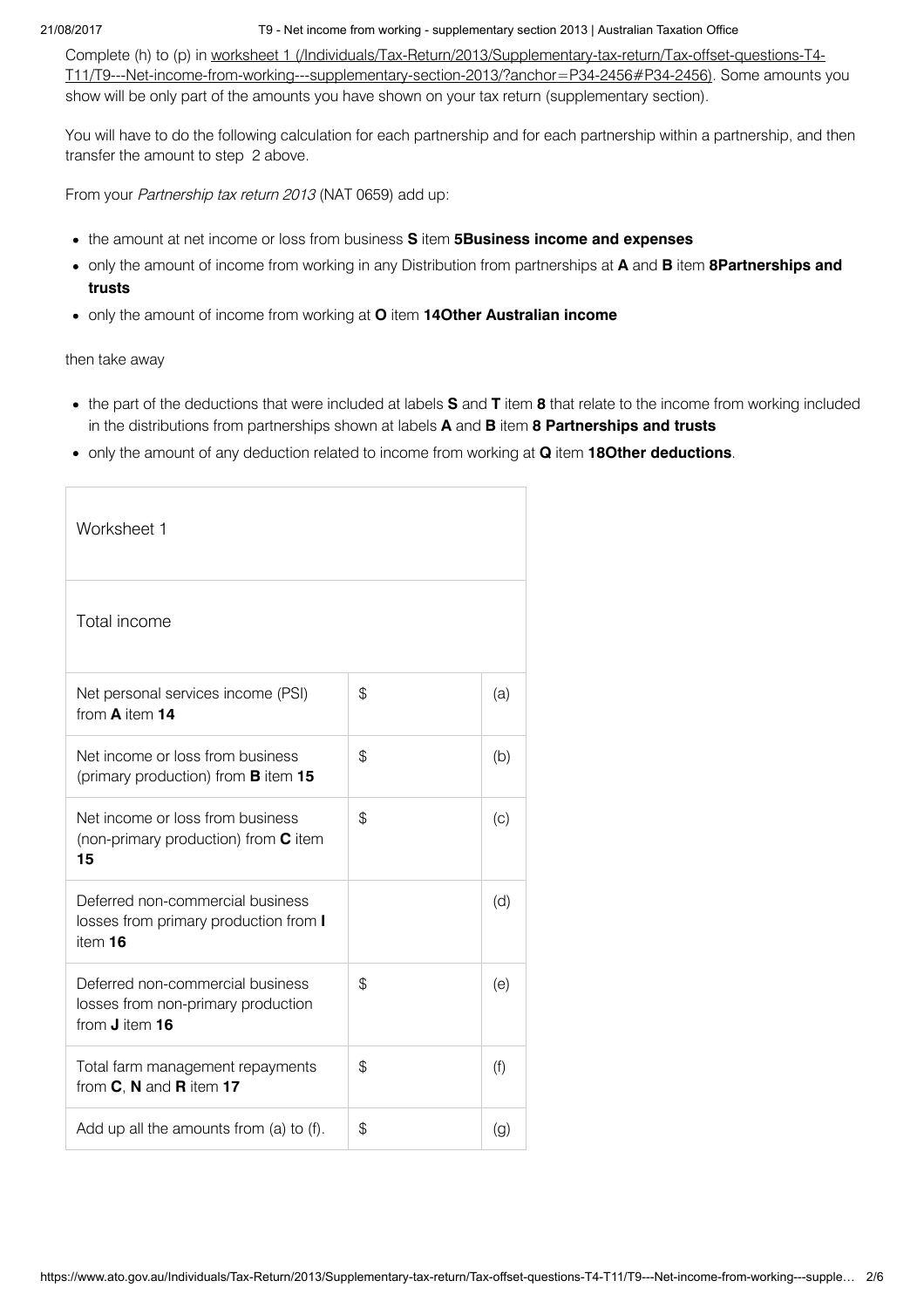| income protection, sickness and<br>accident policy payments                                                                                                                                                                                      | \$<br>(m)       |
|--------------------------------------------------------------------------------------------------------------------------------------------------------------------------------------------------------------------------------------------------|-----------------|
|                                                                                                                                                                                                                                                  |                 |
| From V item 24, only the following<br>income:<br>income from activities as a special<br>professional that you have not<br>included at items 1, 2, 13, 14 or 15                                                                                   | \$<br>$($ l $)$ |
| From M item 20, other net foreign<br>source income but only the amount<br>relating to income from working                                                                                                                                        | (k)             |
| From <b>T</b> item <b>20</b> , other net foreign<br>employment income                                                                                                                                                                            | \$<br>(j)       |
| From O item 13, distributions from<br>partnerships less foreign income (non-<br>primary production), but only the<br>distributions relating to income from<br>working from the partnership tax return.<br>See the instructions for step 2 above. | \$<br>(i)       |
| From N item 13, distributions from<br>partnerships (primary production), but<br>only the distributions relating to income<br>from working from the partnership tax<br>return. See the instructions for step 2<br>above.                          | \$<br>(h)       |

#### Step 3

Transfer the deduction amounts from the relevant items you have completed on your tax return (supplementary section) [to \(a\) and \(b\) in worksheet 2 \(/Individuals/Tax-Return/2013/Supplementary-tax-return/Tax-offset-questions-T4-T11/T9---](https://www.ato.gov.au/Individuals/Tax-Return/2013/Supplementary-tax-return/Tax-offset-questions-T4-T11/T9---Net-income-from-working---supplementary-section-2013/?anchor=P96-4241#P96-4241) Net-income-from-working---supplementary-section-2013/?anchor=P96-4241#P96-4241).

#### Step 4

Work out (d) to (j) in worksheet 2. Some amounts you show will only be part of the amounts you have shown on your tax return (supplementary section).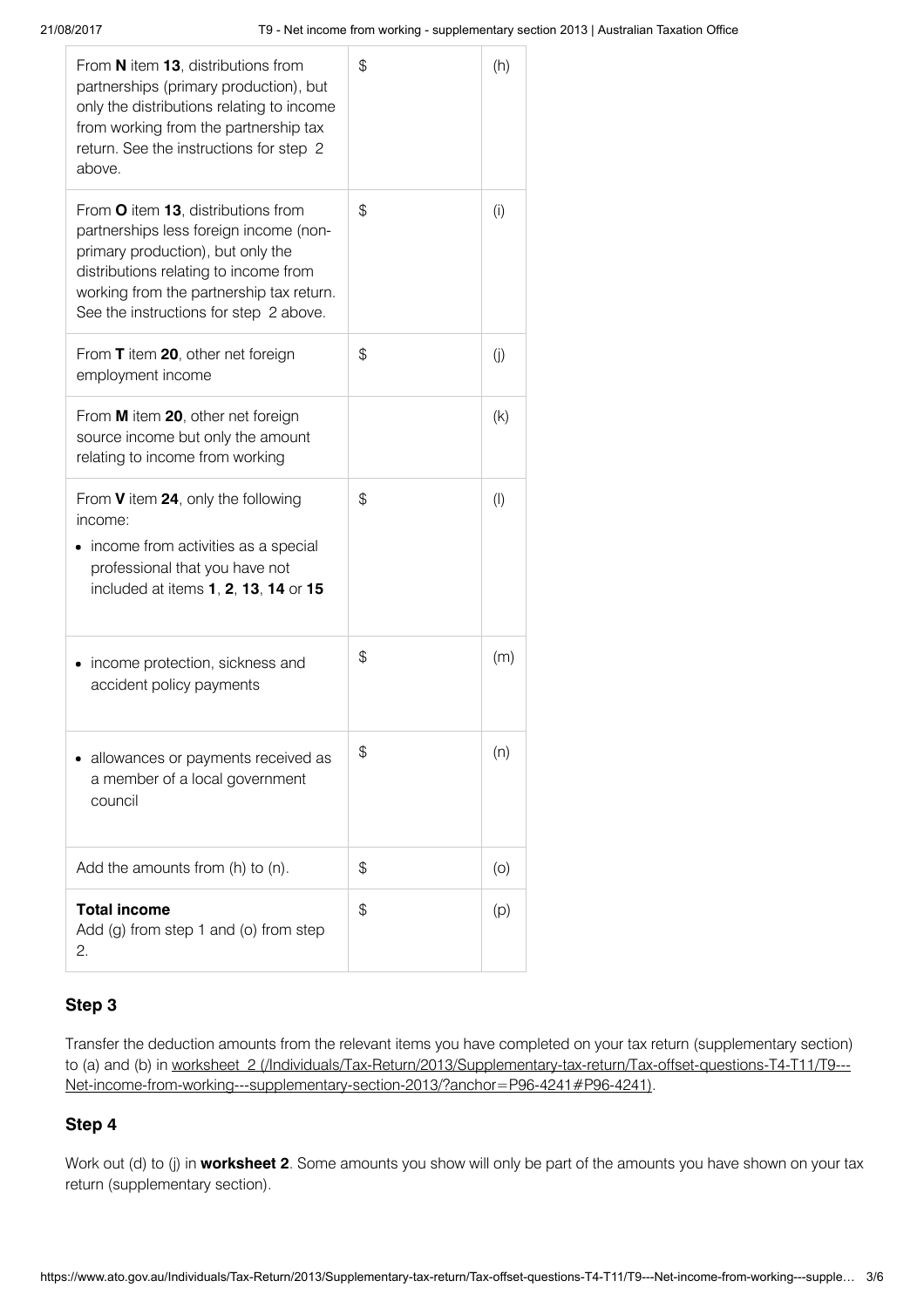| Worksheet 2                                                                                                                                                                                                                                                                  |    |     |
|------------------------------------------------------------------------------------------------------------------------------------------------------------------------------------------------------------------------------------------------------------------------------|----|-----|
| <b>Total deductions</b>                                                                                                                                                                                                                                                      |    |     |
| Landcare operations and deduction for<br>the decline in value of water facility from I<br>item $13$                                                                                                                                                                          | \$ | (a) |
| Landcare operations expenses from J<br>item 13                                                                                                                                                                                                                               | \$ | (b) |
| Add (a) and (b).                                                                                                                                                                                                                                                             | \$ | (c) |
| From $X$ item 13, the total deductions that<br>relate to your share of primary production<br>income or loss from a partnership (not<br>from a trust), but only the deductions<br>relating to the distribution of income from<br>working from the partnership tax return      | \$ | (d) |
| From Y item 13, the total deductions that<br>relate to your share of non-primary<br>production income or loss from a<br>partnership (not from a trust), but only the<br>deductions relating to the distribution of<br>income from working from the partnership<br>tax return | \$ | (e) |
| From item D15, only the following deductions:                                                                                                                                                                                                                                |    |     |
| income protection, sickness and<br>accident insurance premiums                                                                                                                                                                                                               | \$ | (f) |
| debt deductions incurred in earning<br>assessable income from working                                                                                                                                                                                                        | \$ | (g) |
| section 40-880 deductions relating to<br>'income from working'                                                                                                                                                                                                               | \$ | (h) |
| net personal services income (PSI) loss<br>of a personal services entity that related<br>to your PSI                                                                                                                                                                         | \$ | (i) |
| Add all the amounts from (d) to (i).                                                                                                                                                                                                                                         | \$ | (j) |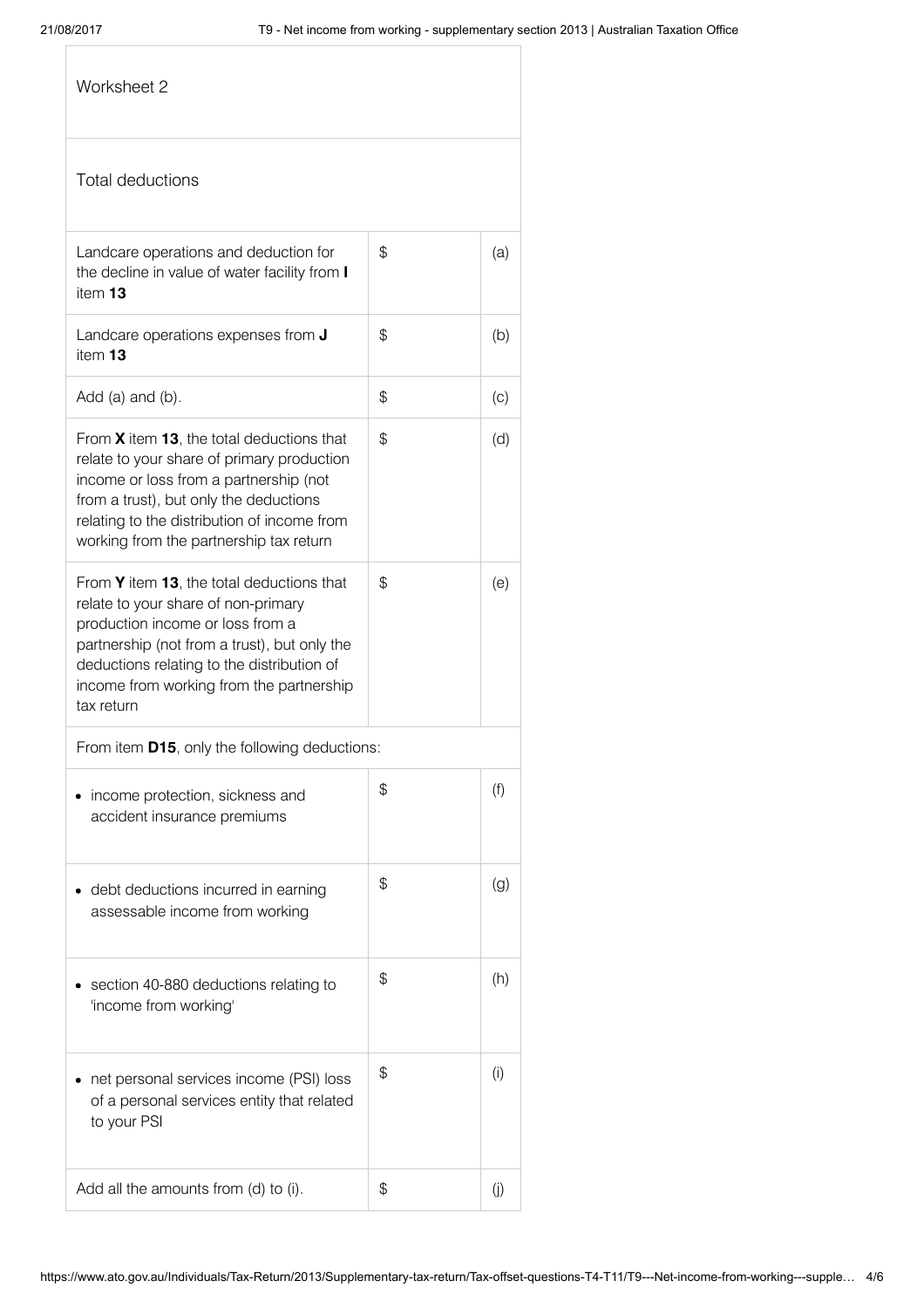| <b>Total deductions</b> | \$<br>(k) |
|-------------------------|-----------|
| Add (c) and (j).        |           |

#### Step 5

Complete worksheet 3 to calculate your net income or loss from working (supplementary section). If (s) is a loss, show it as a negative amount.

| Worksheet 3                                                                                                                                                                                                                                                                           |    |     |  |
|---------------------------------------------------------------------------------------------------------------------------------------------------------------------------------------------------------------------------------------------------------------------------------------|----|-----|--|
| Net income or loss from working                                                                                                                                                                                                                                                       |    |     |  |
| (p) total income from <b>worksheet 1</b>                                                                                                                                                                                                                                              | \$ | (q) |  |
| (k) total deductions from <b>worksheet 2</b>                                                                                                                                                                                                                                          | \$ | (r) |  |
| If the amount at $(q)$ is a loss then add the<br>amounts at $(q)$ and $(r)$ (ignoring the fact<br>that both amounts are losses). The total<br>amount will be a loss.<br>If (q) is not a loss then take the amount at<br>$(r)$ from the amount at $(q)$ . The result may<br>be a loss. | \$ | (s) |  |

### Step 6

The amount at (s) is your net income or loss from working (supplementary section). Write the amount at (s) at M item T9 on page 16 of your tax return. If you had a loss, print  $L$  in the box at the right of M. Even if you had a loss you may still be entitled to the mature age worker tax offset.

You do not have to work out your mature age worker tax offset. We will work out your net income from working from the information you provide on your tax return (including this item).

#### Check that you have…

- written your net income from working, supplementary section at item T9, even if the amount is **0**
- written your date of birth on page 1 of your tax return
- answered the Australian residency question on page 1 of your tax return

Where to go next

- [Go to question T10 Other non-refundable tax offsets \(/Individuals/Tax-Return/2013/Supplementary-tax-return/Tax](https://www.ato.gov.au/Individuals/Tax-Return/2013/Supplementary-tax-return/Tax-offset-questions-T4-T11/T10---Other-non-refundable-tax-offsets-2013/)offset-questions-T4-T11/T10---Other-non-refundable-tax-offsets-2013/).
- Return to main menu [Individual tax return instructions \(/Individuals/Tax-Return/2013/\)](https://www.ato.gov.au/Individuals/Tax-Return/2013/)
- [Go back to question T8 Landcare and water facility \(/Individuals/Tax-Return/2013/Supplementary-tax-return/Tax](https://www.ato.gov.au/Individuals/Tax-Return/2013/Supplementary-tax-return/Tax-offset-questions-T4-T11/T8---Landcare-and-water-facility-2013/)offset-questions-T4-T11/T8---Landcare-and-water-facility-2013/)